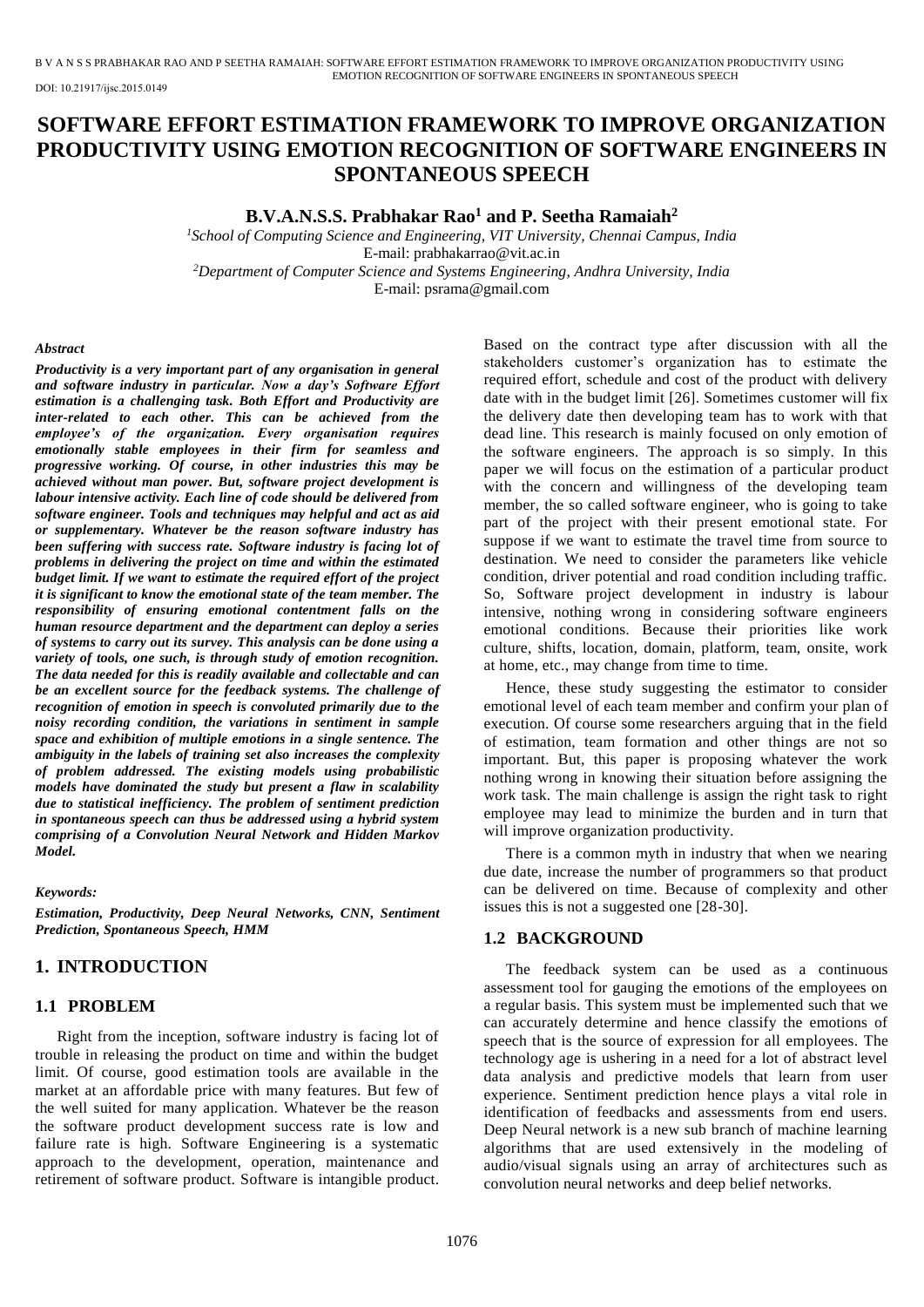### **1.3 THE MOTIVATION FOR THIS WORK**

According to Banker and Kauffman, Software productivity is the ratio between the functional values of software produced (size of the application developed) to the labour and expense of producing it. The present day tools to measure software productivity take into account the functionality delivered to the customer, the complexity of the program being developed, and the time and effort involved. In addition to that measurement we take into account the willingness of the team member to be associated with developing software. The reason is so simply, for suppose the father may dream on his son career and he may fix that he should become a software engineer. But son might interest in other field. By forcing the father ideas on the son finally it may leads to spoil the life of the son. So, this work helps the estimator to know about team sentiment on the assigned project.

Most current sentiment prediction models are textcomputation intensive. Moreover a lot of information is lost as important characteristics like voice modulation, pitch are ignored in text analysis. How a person speaks is a big indication of what is intended in speech, and spontaneity is better observed in speech than in written material. Our proposed system performs sentiment prediction on immediate speech samples, which can be applied for study of one-to-one interactions.

### **2. EMPIRICAL EVIDENCE**

In software cost estimation, effort allocation is an important and usually challenging task for project management. Project managers often find it difficult to plan for staffing and other team resources. This often leads to risky decisions to assign too few or too many people to complete software lifecycle activities. As a result, projects with inaccurate resource allocation will generally experience serious schedule delay or cost overrun. A fuzzy logic approach is used to calibrate the productivity factor in the regression model. Moreover, a multilayer perceptron neural network model was developed to predict software effort based on the software size and team productivity [27, 33].

### **2.1 DEEP NEURAL NETWORK**

The conventional models used for event detection in speech uses models such as Gaussian Mixture model [8], Dynamic Bayesian Network, Conditional Random Fields [5,6], and Support Vector Machines[7]. Even though above mentioned models have achieved good results, they lack the expressive power to capture high-level semantics. To address this problem, deep architectures have been employed in the field of vision and speech recognition. This work focuses on Nonlinear architectures such as Deep Boltzmann Machines [2] and Convolutional Neural Net [4].

#### *2.1.1 Deep Belief Network:*

It consists of a stack of restricted Boltzmann machines trained greedily layer by layer [9]. RBM are complete bipartite graphs that comprises of two sets of hidden and visible units. Deep belief network is per-trained to maximize data likelihood and then fine tune as an artificial neural network. The weights initialized by per-training helps the model to avoid bad local minima. The algorithm used for training is contrastive divergence, which enables these networks to learn complex representation [16].

### *2.1.2 Hidden Markov Model:*

An HMM is a doubly stochastic process with an underlining process that is not observable i.e. hidden but can only be observed through another set of process that produce a sequence of observed symbols. 'An HMM is considered as the simplest dynamic Bayesian network' [10]. This probabilistic model has been extensively used in speech recognition (and emotion recognition) to discriminate model [20, 21].

#### *2.1.3 Deep learning in Emotion Recognition:*

Recent successes have been accomplished in the field of Computer Vision [11] Language Processing [12] and Sentiment Recognition [13] using deep leaning. Emily et al. [1] used generatively pre-trained DBNs (Deep Belief Networks) for multi-modal emotion recognition. Ngiam et al. [14] successfully used deep belief networks for multi-modal event detection. Hinton et al. [11] applied convolutional networks for acoustic modelling in speech recognition. Earlier works were focused on DBN based Acoustic models, our work investigates CNN (Convolutional Neural Network) based acoustic models in conjunction with HMM.

### **3. PROPOSED ESTIMATION MODEL**

#### **3.1 SIZE, EFFORT, AND PRODUCTIVITY**

Sizing development effort using a well-established estimation method like FPA can be a very powerful yardstick that can use effectively estimate [25]. A key metric used to determine

$$
Effort = (system size) \times (productivity)
$$

System size might be in the form "thousand of line of code' (KLOC).

Software project effort and cost:

$$
(\text{effort}, \text{cost}) = f(\text{size}, \text{factors})
$$

- time to develop
- staff
- quality
- productivity

Through well-defined sizing and costing methods, IT groups within organizations can derive a variety of benefits in various activities that include software contracts, project management, cost of ownership; IT budgets, outsourcing costs, and more [31-32].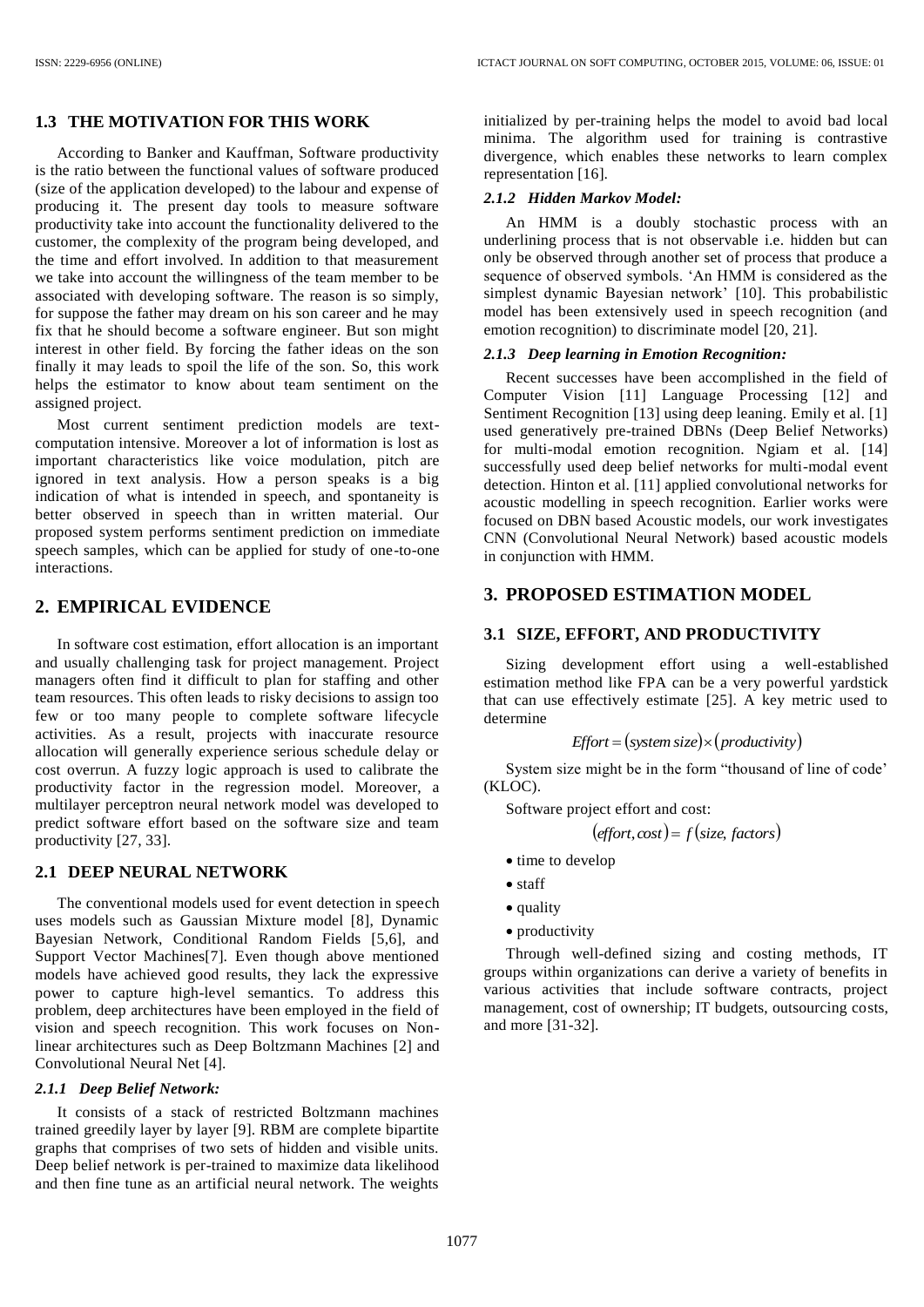

Fig.1. Software Estimation with productivity

### **3.2 HYBRID DBN HMM**

In [4] the work done on this modelling uses dynamic framelevel with DBN based acoustic models. Their work involved model as a left-to-right HMM with 1, 3, or 5 states and 16 Gaussian mixture components. An additional HMM is used to get background noise at two positions, beginning and end for each utterance. After training, the HMMs create mappings and improve the networks. After this the probabilities do not change.

They achieved an accuracy of 45.08% UAR with 1-state HMMs and 37-frame input windows and an accuracy of 45.60% UAR wherein 57 frame input windows and different HMMs were used.

### **4. IMPLEMENTATION**

Software productivity is a simple concept. Although its earliest measurement was in lines of code per man-hours worked, a better definition is the ratio between the functional

value of software produced to the labour and expense of producing it. There are several ways to measure software productivity, including Function Point Analysis, Cost Component Modelling, Cyclomatic Complexity, and program performance metrics that take into account the costs of running and maintaining the software.

CNN principles are applicable along the frequency access of speech. The temporal modelling is handled by the HMM model and the dependency between adjacent speech frames is dealt with long time context window. Each input of neural network is a stack of consecutive feature frames centering at time t while the target output is the probability of the centered frame belonging to each HMM state at time *t* [17-18].

### **4.1 SAMPLE DATA SET**

A practitioner investigating the SEE literature is likely to find a dauntingly large space of studies, conducted on different data sets and employing different SMs and sometimes with contradictory recommendations [34]. Software size estimate is one of the most popular inputs for software effort prediction models. Accordingly, providing a size estimate with good accuracy early in the lifecycle is very important; it is equally challenging too [35], [36]. This study aims at quantitatively analyzing and effectively handling local bias associated with historical cross-company data [24], thus improves the usability of cross-company datasets for calibrating and maintaining parametric estimation models [37], [38]. For these kinds of work the origin database was made as a part of the DFG funded research project SE462/3-1 in 1997. The recordings took place in the anechoic chamber of the Technical University Berlin, department of Technical Acoustics. There are sample emotions classes in the set along with neutral version. The recording includes samples from both male and female. The audio files are in way format.

| Letter<br>(English)   | <b>Emotion</b><br>(English) | <b>Letter</b><br>(German) |  |  |
|-----------------------|-----------------------------|---------------------------|--|--|
| A                     | Anger                       | W                         |  |  |
| B                     | <b>Boredom</b>              | L                         |  |  |
| D                     | Disgust                     | Е                         |  |  |
| F                     | Anxiety/fear                | A                         |  |  |
| H                     | Happiness                   | F                         |  |  |
| S                     | Sadness                     | т                         |  |  |
| $N =$ Neutral version |                             |                           |  |  |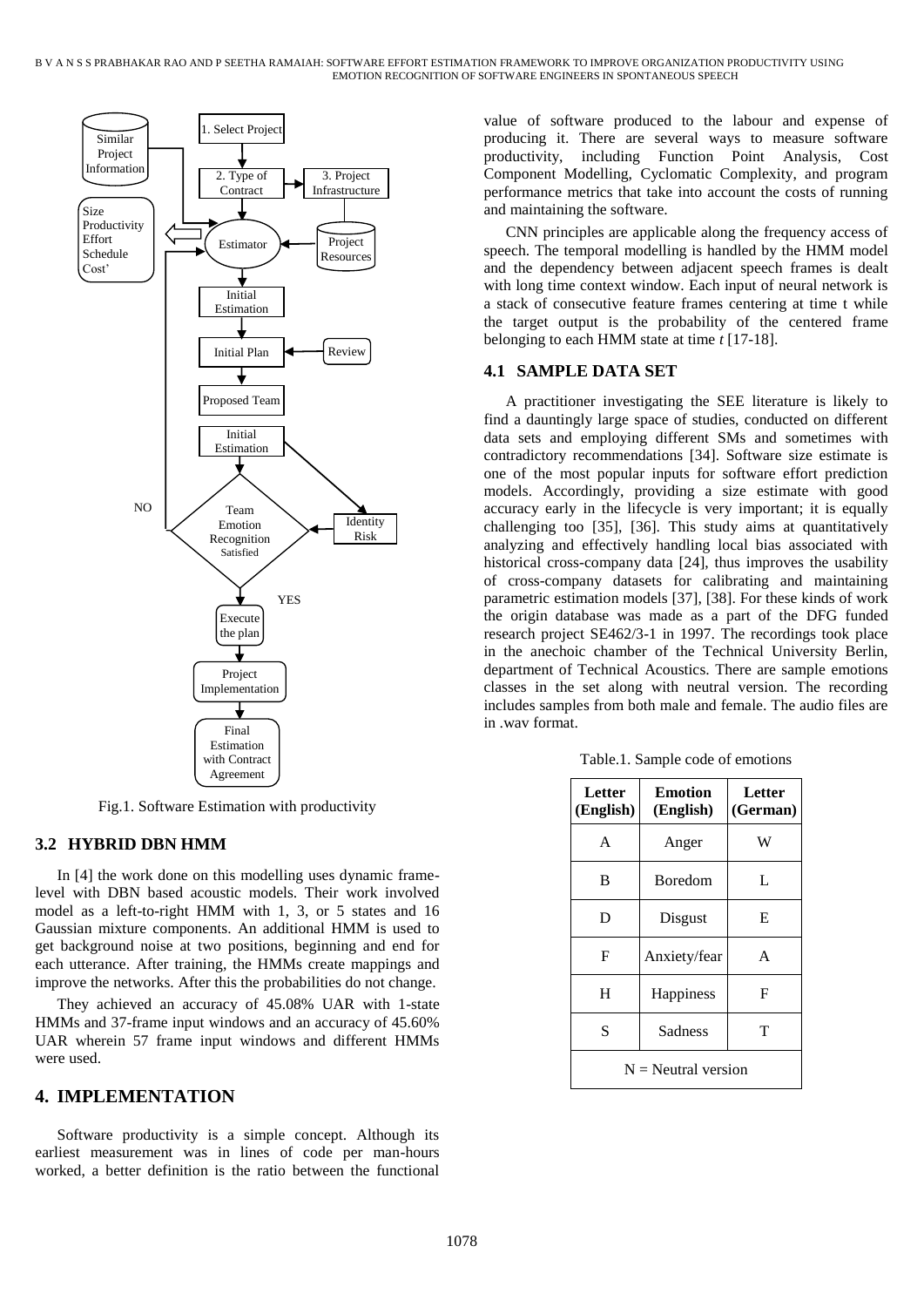| SCode        | Gender | Age |
|--------------|--------|-----|
| <b>SE003</b> | Male   | 31  |
| SA008        | Female | 34  |
| ST009        | Female | 21  |
| SD010        | Male   | 32  |
| <b>SC011</b> | Male   | 26  |
| ST012        | Male   | 30  |
| SC013        | Female | 32  |
| <b>SC014</b> | Female | 35  |
| SC015        | Male   | 25  |
| SD016        | Female | 31  |

Table.2. Sample information about speakers

As discussed in the Fig.2 the estimator will follow this approach at the beginning. May come to a decision that the team member is well-matched with the proposed application or not. If not, immediately they can take the remedial action on the team formation.



Fig.2. Process Model with Generative and Discriminative phase's implementation

#### **4.2 LOCALITY**

Local frequency structures are modelled by convolution layer to receive input only from limited bandwidth of the speech spectrum. The speech inputs in a frequency scale can be divided into a number of local bands. Thus standard MFCC features are not suitable in this scenario. However linear spectrum Mel-scale spectrums are perfect for local filtering.

### **4.3 MAX POOLING**

Max pooling is added at the top of each convolution layer and is divided into m bands. Each band receives input from our convolution layer neighboring bands to generate *j* values, representing the maximum activation received from *j* convolution filters within *r* bands. The max pooling usually generates a lower resolution version of the convolution layer by doing a maximization operation of every n bands.

#### **4.4 WORKING PROCEDURE**

In any neural network oriented training we need use threshold value in order to adjust weight as per the constraints. This entire process will continue till the desired level. That means the estimator may decide the threshold for training or may stop after fulfilment.

The CNN consists of one or more pairs of convolution and max-pooling layers, where the lowest layers process a small number of input frequency bands independently to generate higher level representation with lower frequency resolution. The number of bands decreases in higher layers. The input to each convolution layer can be padded to ensure that the first and last input bands are processed by a suitable number of filters in the convolution layer. In this work, each input is padded by adding half of filter size of dummy bands before and after the first and last bands so that the number of bands stays the same in both the input and convolution layers. Usually the top layers in CNN are fully connected just like that of a normal forward-feeding NN. These fully connected top layers are expected to combine different local structures extracted in the lower layers for the final recognition purpose [19].

When it is used in a hybrid NN-HMM model for speech recognition, posterior probabilities of HMM states are computed using a top softmax layer. The CNN processes each input speech utterance by generating all HMM state probabilities for each frame. Then a Viterbi decoder is used to get the sequence of labels corresponding to the input utterance [23].

In training stage, CNN is estimated using the standard backpropagation algorithm to minimize cross entropy of targets and output layer activations. For a max-pooling layer, the error signal is backpropagated only to the convolution layer node that generates the maximum activation within the pooled nodes. The training targets are obtained from forced alignments generated from a trained HMM model [22].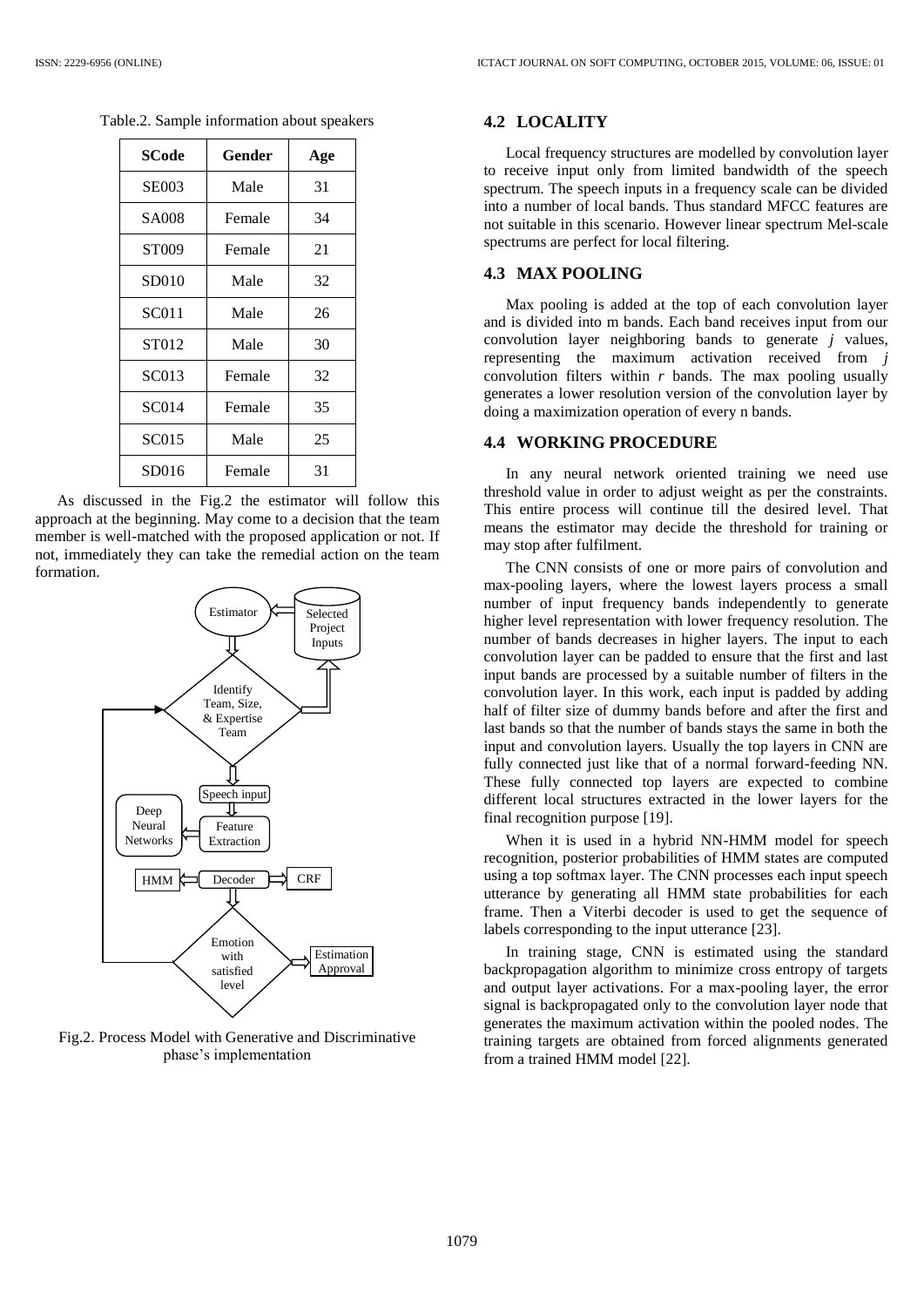#### B V A N S S PRABHAKAR RAO AND P SEETHA RAMAIAH: SOFTWARE EFFORT ESTIMATION FRAMEWORK TO IMPROVE ORGANIZATION PRODUCTIVITY USING EMOTION RECOGNITION OF SOFTWARE ENGINEERS IN SPONTANEOUS SPEECH



Fig.3. Mel spectrogram based on different categories of emotion

### **5. ANALYSIS OF RESULTS**

Of the four models used to train for prediction, the most efficient was the Multi Level perceptron with 5 layers. Its Validation misclassification error rate was as low as 35.26% with a test case misclassification error of 43.33% as shown in Table.3.

| Model                                         | <b>Validation</b><br>Error | <b>Test Case</b><br><b>Error</b> | <b>Training Time</b><br>seconds/epoch |
|-----------------------------------------------|----------------------------|----------------------------------|---------------------------------------|
| Maxout<br><b>Network</b>                      | 75.57%                     | 76.21%                           | 120                                   |
| Multi Level<br>Perceptron                     | 35.27%                     | 43.41%                           | 103                                   |
| Convolution<br>Network                        | 76%                        | 76.26%                           | 500                                   |
| Multi Level<br>Perceptron with<br>more layers | 35.26%                     | 43.33%                           | 153.8                                 |

Table.3. Table showing training phase results of different models with Misclassification Error



Fig.4. Graph output analysis for Multi layer perceptron 4 layers

This plot represents the convergence of MLP (4 layer) after 400 iterations. The x-axis is the number of examples that were observed by the algorithm during testing and validation phase. The y-axis represents the misclassification error. Thus the objective is to minimize the misclassification error.



Fig.5. Graph output analysis for Maxout network Model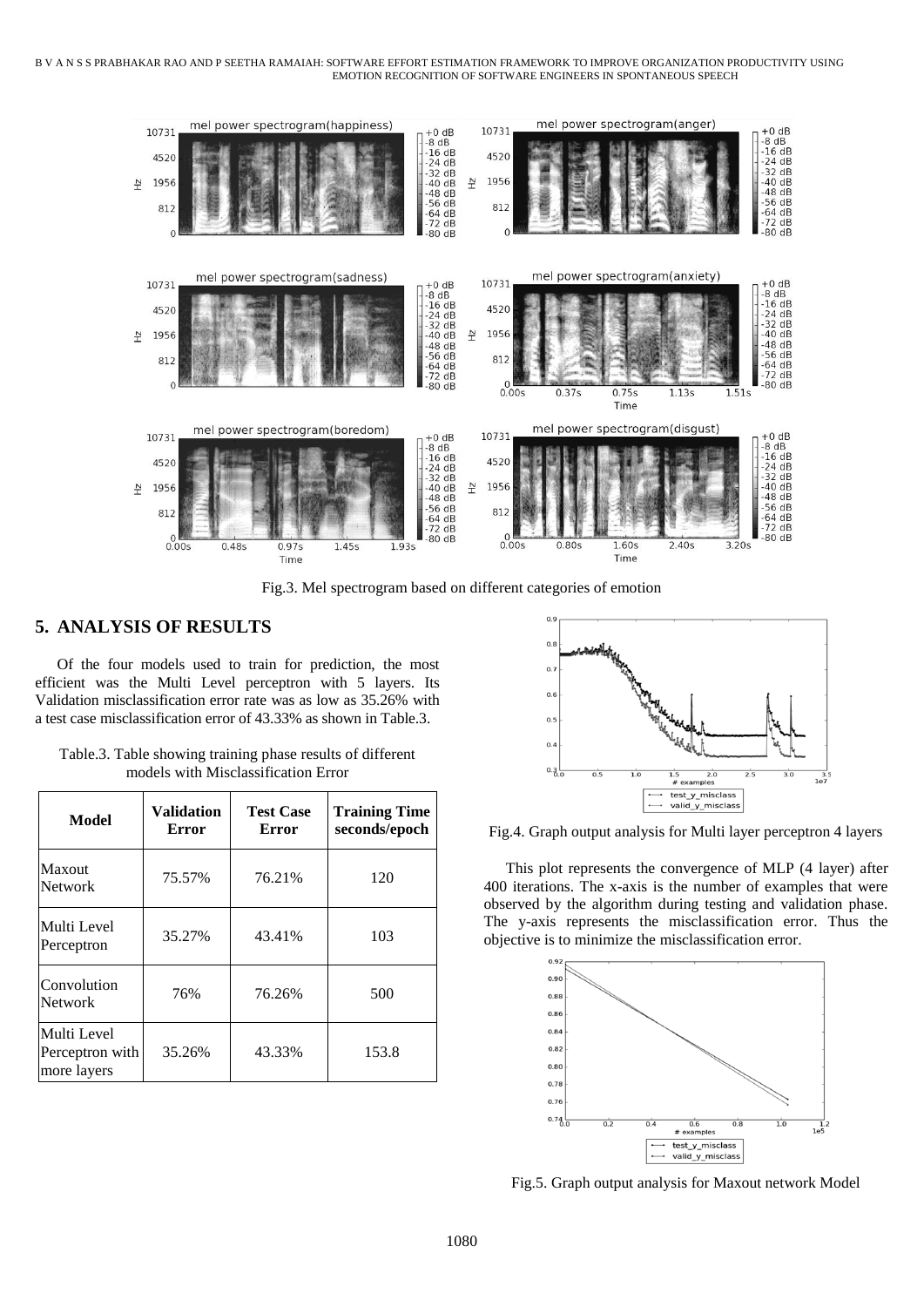The plot represents the convergence of Maxout (3 layer) after 200 iterations. The x-axis is the number of examples that were observed by the algorithm during testing and validation phase. The y-axis represents the misclassification error. Thus the objective is to minimize the misclassification error [15].

This plot represents the convergence of Convolution network (3 layer) after 200 iterations. The x-axis is the number of examples that were observed by the algorithm during testing and validation phase. The y-axis represents the misclassification error. Thus the objective is to minimize the misclassification error.



Fig.6. Graph output analysis for Convolution NN



Fig.7. Graph output analysis for Multi level Perceptron with 5 layers

This plot represents the convergence of MLP (5 layer) after 200 iterations. The x-axis is the number of examples that were observed by the algorithm during testing and validation phase. The y-axis represents the misclassification error. Thus the objective is to minimize the misclassification error.

### **6. CONCLUSION**

In this paper we have implemented the Convolutional Neural networks for improved emotion recognition of software engineers in software industry in the product estimation and measurement to take remedial action by the project manager. We learn of the sentiment from the spontaneous speech. This also can be applied in a variety of real life situations. A good example will be in a psychiatrist's office where a modelled system can help better the understanding of a patient. The work can also use the system in human-system interactions, like filtering fraudulent calls on emergency numbers.

#### **7. FUTURE WORK**

The accuracy of the implemented system can be improved further and deeply integrated system software can be developed that uses sentiment prediction in its filtering process with all the constraints in different applications. The current model takes only speech as an input, the scope of the model can be extended to incorporate visual expression also as an input and generalize over an audio-visual input.

### **REFERENCES**

- [1] Yelin Kim, Honglak Lee and Emily Mower Provost, "Deep learning for robust feature generation in audiovisual emotion recognition in Acoustics, Speech and Signal Processing", *Proceedings of IEEE International Conference on Acoustics, Speech and Signal Processing*, pp. 3687-3691, 2013.
- [2] Yoshua Bengio, "Learning deep architectures for AI", *Foundations and trend in Machine Learning*, Vol. 2, No.1, pp. 1-127, 2009.
- [3] Mohamed R. Amer, Behjat Siddiquie, Colleen Richey and Ajay Divakaran , "A. Emotion Detection in Speech using Deep Neural Networks", *Proceedings of IEEE International Conference on Acoustics, Speech and Signal Processing*, pp. 3724-3728, 2014.
- [4] Abdel-rahman Mohamed, George E. Dahl and Geoffrey Hinton, "Acoustic modeling using deep belief networks", *IEEE Transactions on Audio, Speech, and Language Processing*, Vol. 20, No. 1, pp. 14-22, 2012.
- [5] Geovany A Ramirez, Tadas Baltrušaitis and Louis-Philippe Morency, "Modeling latent discriminative dynamic of multi-dimensional affective", *Affective Computing and Intelligent Interaction*, pp. 396-406, 2011.
- [6] B. Siddiquie, S. Khan, A. Divakaran and H. Sawhney, "Affect analysis in natural human interaction using Joint Hidden Conditional Random Fields", *Proceedings of IEEE International Conference on Multimedia and Expo*, pp. 1-6, 2013.
- [7] Björn Schuller, Michel Valstar, Florian Eyben, Gary McKeown, Roddy Cowie and Maja Pantic, "Avec 2011– the first international audio/visual emotion challenge", *Proceedings of the 4th International Conference on Affective Computing and Intelligent Interaction*, Vol. 6975, pp. 415-424, 2011.
- [8] Michael Glodek, Stephan Tschechne, Georg Layher, Martin Schels, Tobias Brosch, Stefan Scherer, Markus Kächele, Miriam Schmidt, Heiko Neumann, Günther Palm and Friedhelm SchwenkerShow less, "Multiple classifier systems for the classification of audio-visual emotional states", *Proceedings of the 4th International Conference on Affective Computing and Intelligent Interaction*, Vol. 6975, pp. 359-368, 2011.
- [9] Geoffrey E. Hinton, Simon Osindero and Yee-Whye Teh, "A fast learning algorithm for deep belief nets", *Neural Computation*, Vol. 18, No. 7, pp. 1527-1554, 2006.
- [10] Kevin Patrick Murphy, "Dynamic bayesian networks: representation, inference and learning", University of California, Berkeley, pp. 1-212, 2002.
- [11] Alex Krizhevsky, Ilya Sutskever and Geoffrey E. Hinton,